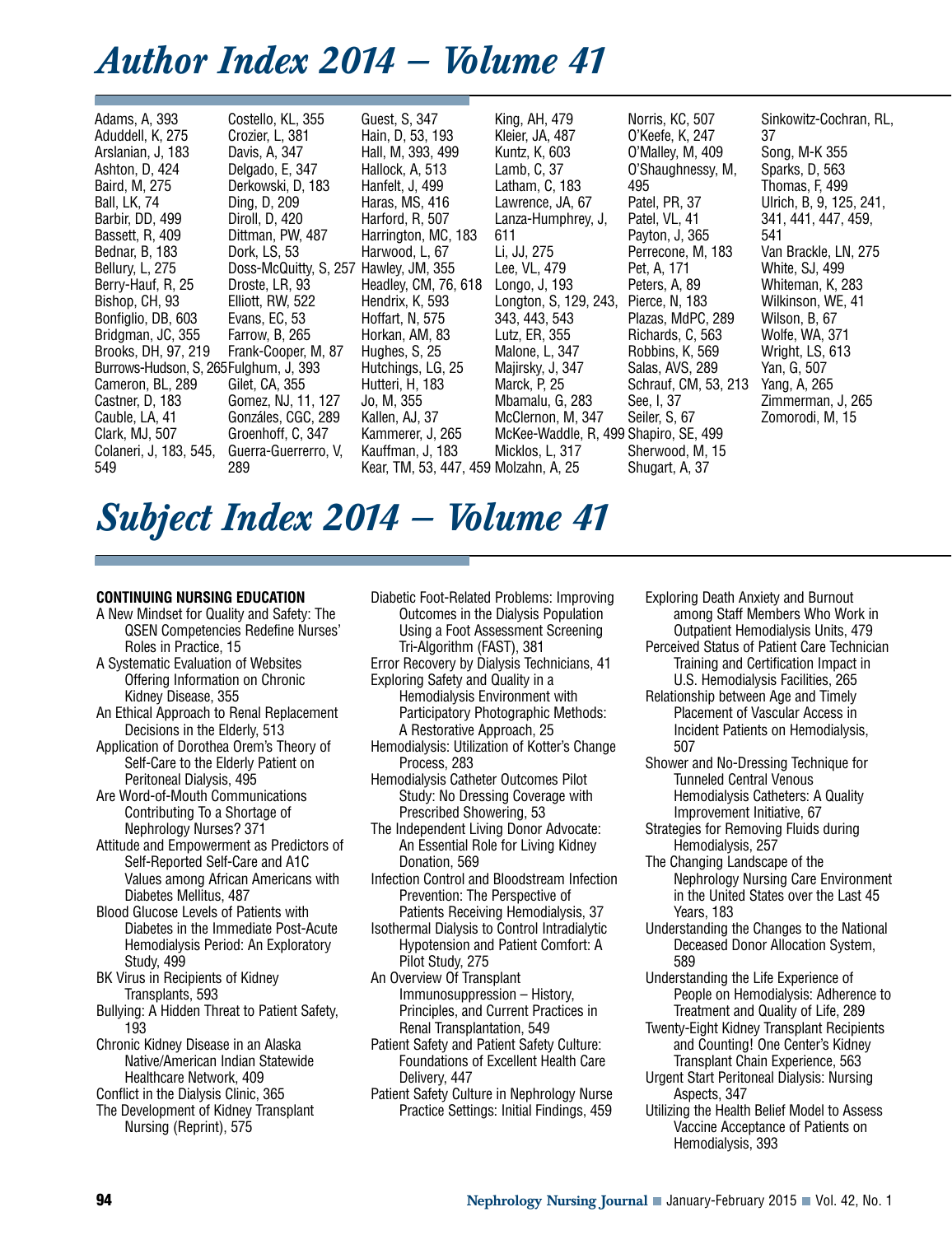Vascular Access Team Collaboration to Decrease Catheter Rates in Patients on

The Authority for Certain Clinical Tasks Performed by Unlicensed Patient Care Technicians and LPNs/LVNs in the Hemodialysis Setting: A Review, 247

Willingness to Consider Non-Directed Kidney Donation, 603

#### **DIABETES**

Attitude and Empowerment as Predictors of Self-Reported Self-Care and A1C Values among African Americans with Diabetes Mellitus, 487

Blood Glucose Levels of Patients with Diabetes in the Immediate Post-Acute Hemodialysis Period: An Exploratory Study, 499

Diabetic Foot-Related Problems: Improving Outcomes in the Dialysis Population Using a Foot Assessment Screening Tri-Algorithm (FAST), 381

# **CHRONIC KIDNEY DISEASE**

- Educating Older Adults with Chronic Kidney Disease, 522
- Exploring the Evidence for End-of-Life Care in Patients with Chronic Kidney Disease, 416
- Chronic Kidney Disease in an Alaska Native/American Indian Statewide Healthcare Network, 409
- A Systematic Evaluation of Websites Offering Information on Chronic Kidney Disease, 355

# **HEMODIALYSIS**

Blood Glucose Levels of Patients with Diabetes in the Immediate Post-Acute Hemodialysis Period: An Exploratory Study, 499

Exploring Safety and Quality in a Hemodialysis Environment with Participatory Photographic Methods: A Restorative Approach, 25

Hemodialysis: Utilization of Kotter's Change Process, 283

Hemodialysis Catheter Outcomes Pilot Study: No Dressing Coverage with Prescribed Showering, 53

Infection Control and Bloodstream Infection Prevention: The Perspective of Patients Receiving Hemodialysis, 37

Exploring Death Anxiety and Burnout among Staff Members Who Work in

- Outpatient Hemodialysis Units, 479 Perceived Status of Patient Care Technician Training and Certification Impact in
	- U.S. Hemodialysis Facilities, 265

Relationship between Age and Timely Placement of Vascular Access in Incident Patients on Hemodialysis, 507

Shower and No-Dressing Technique for Tunneled Central Venous Hemodialysis Catheters: A Quality Improvement Initiative, 67

- Strategies for Removing Fluids during Hemodialysis, 257
- Understanding the Life Experience of People on Hemodialysis: Adherence to Treatment and Quality of Life, 289

Utilizing the Health Belief Model to Assess Vaccine Acceptance of Patients on Hemodialysis, 393

The Authority for Certain Clinical Tasks Performed by Unlicensed Patient Care Technicians and LPNs/LVNs in the Hemodialysis Setting: A Review, 247

# **HISTORY OF ANNA**

Celebrating ANNA's 45th Anniversary: Specialty Practice Networks, 171 History of Nephrology and the American Nephrology Nurses' Association: A Timeline, 157

Nephrology Nursing Memories: Celebrating ANNA's 45th Anniversary, 131

# **PATIENT SAFETY**

Alarm Fatigue and Patient Safety, 83 Breaking the Safety Barrier, 76 Ebola: Maintaining Safety with Knowledge, 543 Facilitating Safety through Patient Engagement, 443 Factors Affecting the Safety of Infusing Recirculated Saline or Blood in Hemodialysis, 213 A Focus on Patient Safety, 9 Patient-Safety in Nephrology Nurse Practice Settings, 441 Patient Safety Resources on the Web, 97 Safety Issues in Home Dialysis, 89 Site Preparation and Needle Insertion: Impact on Patient Safety, 74 Take Action: A Culture of Safety, 11 Utilizing Evidence-Based Practice for Patient Safety, 343

# **PERITONEAL DIALYSIS**

Application of Dorothea Orem's Theory of Self-Care to the Elderly Patient on Peritoneal Dialysis, 495 Urgent Start Peritoneal Dialysis: Nursing Aspects, 347

**TRANSPLANTATION**

BK Virus in Recipients of Kidney Transplants, 593

Chronicles of a Living Kidney Donor, 611 Do You Know How to Respond to Questions Related to Kidney Donation?, 618

- The Development of Kidney Transplant Nursing (Reprint), 575
- Kidney Transplantation Celebrating 60 Years of Success, 541
- The Independent Living Donor Advocate: An Essential Role for Living Kidney Donation, 569
- An Overview Of Transplant Immunosuppression – History, Principles, and Current Practices in Renal Transplantation, 549
- Reflections on 24 Years of Renal Transplant Nursing, 545
- Steroid Withdrawal or Avoidance after Kidney Transplant, 613
- Understanding the Changes to the National Deceased Donor Allocation System, 589
- Twenty-Eight Kidney Transplant Recipients and Counting! One Center's Kidney Transplant Chain Experience, 563 Willingness to Consider Non-Directed

Kidney Donation, 603

# **DEPARTMENTS**

From the Editor

ANNA: Celebrating 45 Years!, 125

- A Focus on Patient Safety, 9
- The Internet and Social Media: Proceed with Caution, 341
- Kidney Transplantation Celebrating 60 Years of Success, 541
- Patient-Safety in Nephrology Nurse Practice Settings, 441
- The Responsibility and Accountability of Being a Registered Nurse, 241

President's Message

Bullying and Workplace Violence, 243 Ebola: Maintaining Safety with Knowledge, 543 Facilitating Safety through Patient

- Engagement, 443 Take Action: A Culture of Safety, 11
- Take Action: Celebrate Nephrology Nursing,
	- 127

Utilizing Evidence-Based Practice for Patient Safety, 343

President-Elect Message Do No Harm, 129

# Access Update

Site Preparation and Needle Insertion: Impact on Patient Safety, 74

*continued on page 50*